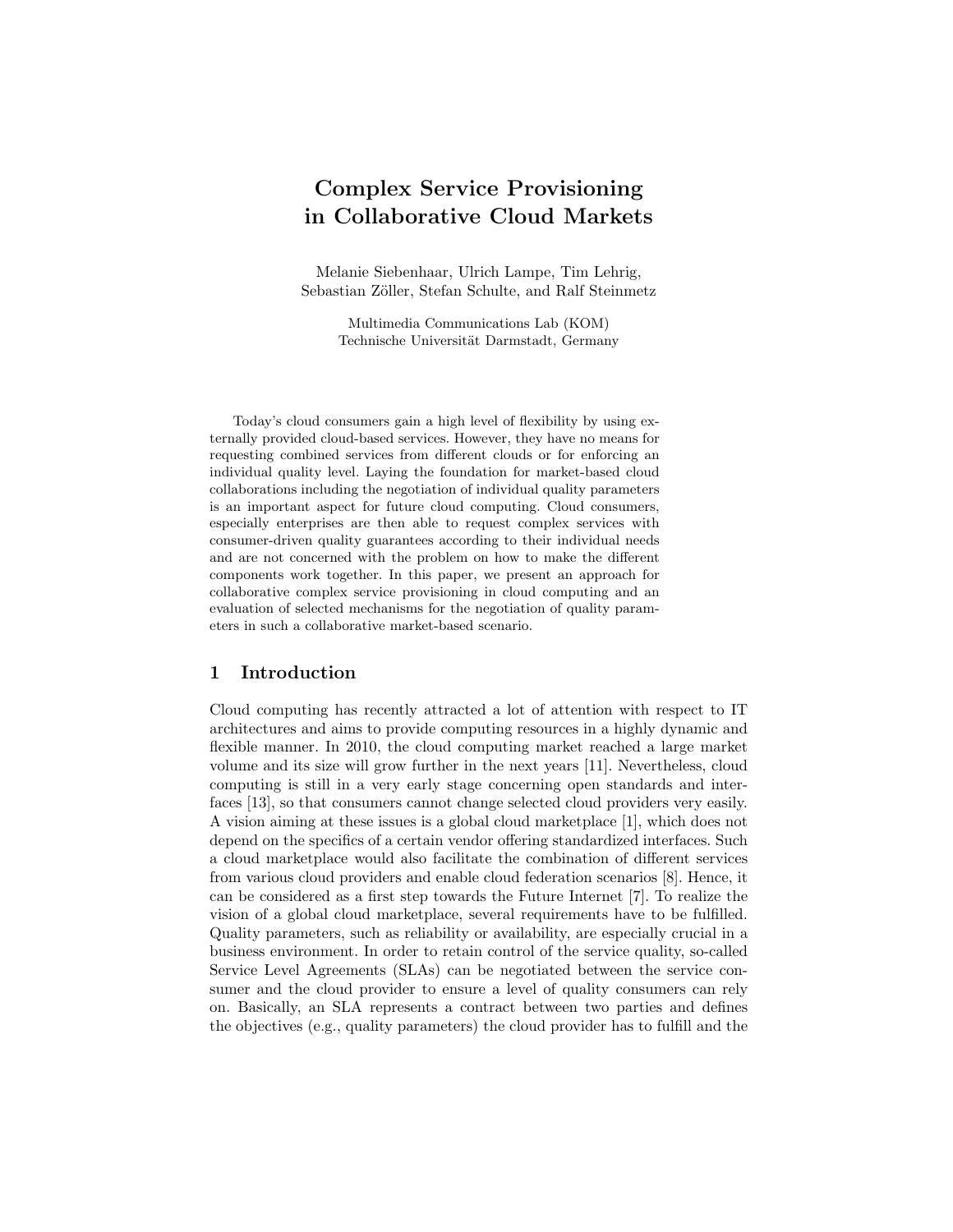penalties in case the provider violates the agreement. At present, cloud providers offer no or only limited support for the negotiation of individual quality parameters [1]. Thus, consumers, especially enterprises are not able to obtain Quality of Service (QoS) guarantees according to their specific business constraints. But enabling consumer-driven QoS guarantees would increase the flexibility and efficiency when using cloud-based services. Furthermore, consumers wish to dynamically combine services from different cloud providers without further effort for the interconnection of the different components. This requires the collaboration between multiple cloud providers. Hence, an automated mechanism is required to negotiate individual QoS guarantees and to dynamically select collaboration partners from a set of multiple cloud providers.

In this paper, we present a collaborative cloud market model for complex service provisioning. The collaboration allows cloud providers to share their resources and to offer complex services on the cloud computing marketplace. Besides the selection of collaboration partners, negotiating individual QoS parameters is also a major issue that we address in the paper. The remainder of the paper is structured as follows. Section 2 describes the requirements for collaborative complex service provisioning, Section 3 introduces our collaborative market model and Section 4 presents initial experimental results of our approach. The paper closes with a discussion of related approaches in Section 5 and with a conclusion and future directions in Section 6.

# 2 Problem Statement

Our work focuses on a mechanism for collaborative complex service provisioning, in which services from different cloud providers can be combined to a bundle.

**Definition 1 (Bundle)** A bundle B is a set S of m different functional services. Each component c in the bundle has communication relationships with a subset of  $S \setminus \{c\}$ , i.e., with some of the other components in the bundle.

For example, an enterprise could request a set of services from multiple cloud providers to fulfill internal business activities, e.g., a Customer Relationship Management solution, data storage, virtual machines for data processing, and a database [8]. In this scenario, multiple providers offer heterogeneous services on the envisioned global cloud marketplace, where the following assumptions hold:

- Specialization: Each provider has specialized in providing specific service types. The providers participate in the market, because they are unable to provide all the required services on their own [9].
- Comparability: We assume that the services can be classified according to their functionality. Hence, all providers in a single category are competing with the other providers in the same category.
- Standardized Interfaces: There are no consumer switching costs due to specific service properties when changing cloud providers. The development of cloud standards is currently addressed by several activities<sup>1</sup>.

<sup>&</sup>lt;sup>1</sup> An overview can be obtained from http://cloud-standards.org/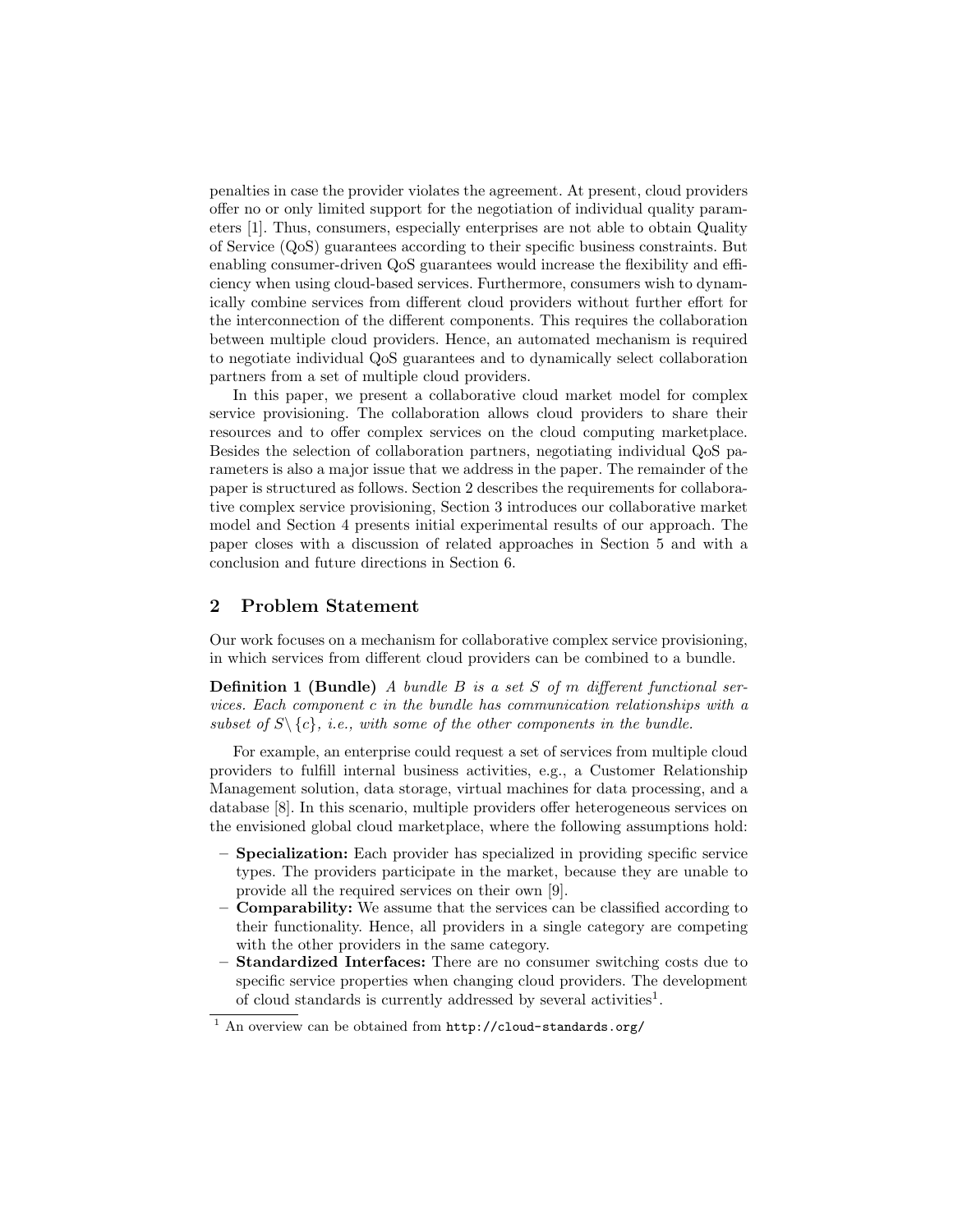- Scalability: In our basic model, we further neglect resource constraints in the first instance. Thus, we assume that each provider has unlimited resource capacities concerning the provider's specific service types.
- Collaboration: After the determination of the collaboration partners, the providers are responsible for providing the bundle. Since the several components in the bundle must be able to directly communicate with each other according to their communication relationships, the providers must establish connections between the components coming from multiple clouds. Such a so-called sky computing scenario [5] typically requires to lay a virtual site over the distributed resources among the different administrative domains.
- Adaptability: Finally, we assume that the cloud providers can vary the QoS levels that they provide according to their cost functions. Since they have private information, e.g., concerning their cost factors, a negotiation of QoS parameters is necessary.
- Relationships: Although cloud providers are located worldwide, they cannot establish data centers everywhere. Thus, they may have difficulties in fulfilling all QoS requirements, e.g., due to network delays. Hence, the relationships between the different components must be taken into account since they have a direct impact on the QoS parameters.

Two major issues that have to be addressed arise in such a collaborative cloud market scenario: How to negotiate the QoS parameters of a bundle with multiple cloud providers and how to select the collaborating parties? Cloud consumers must specify their requirements (e.g., upper or lower bounds) for the whole bundle and for each service that is part of the bundle. A market model is required to maximize the consumer's utility and the cloud providers' utility (in terms of cost), while considering the boundaries for the different parameters.

## 3 Approach

#### 3.1 System Model and Notation

Our model consists of three main actors: service consumers, cloud providers and a market platform. Service consumers SC can request a bundle of services at the market platform and specify their requirements concerning the non-functional properties of the bundle, i.e., QoS parameters and price. These requirements are used by the market platform to compose the bundle. The composition is structured into two phases: the negotiation between the market platform and the cloud providers and the selection of the collaboration partners for the provision of the bundle. The two phases are described in the following.

To perform a first analysis, we assume a sequential order of the  $m$  services within the bundle B. The consideration of more complex communication relationships will be part of our future work. Furthermore, the services can be grouped into functional categories  $Cat_i$  with  $i \in (1, \ldots, m)$ . Each category consists of a set of cloud providers  $\mathbb{CP}$  with p elements, where each element represents a cloud provider offering a service with the same functionality. The cloud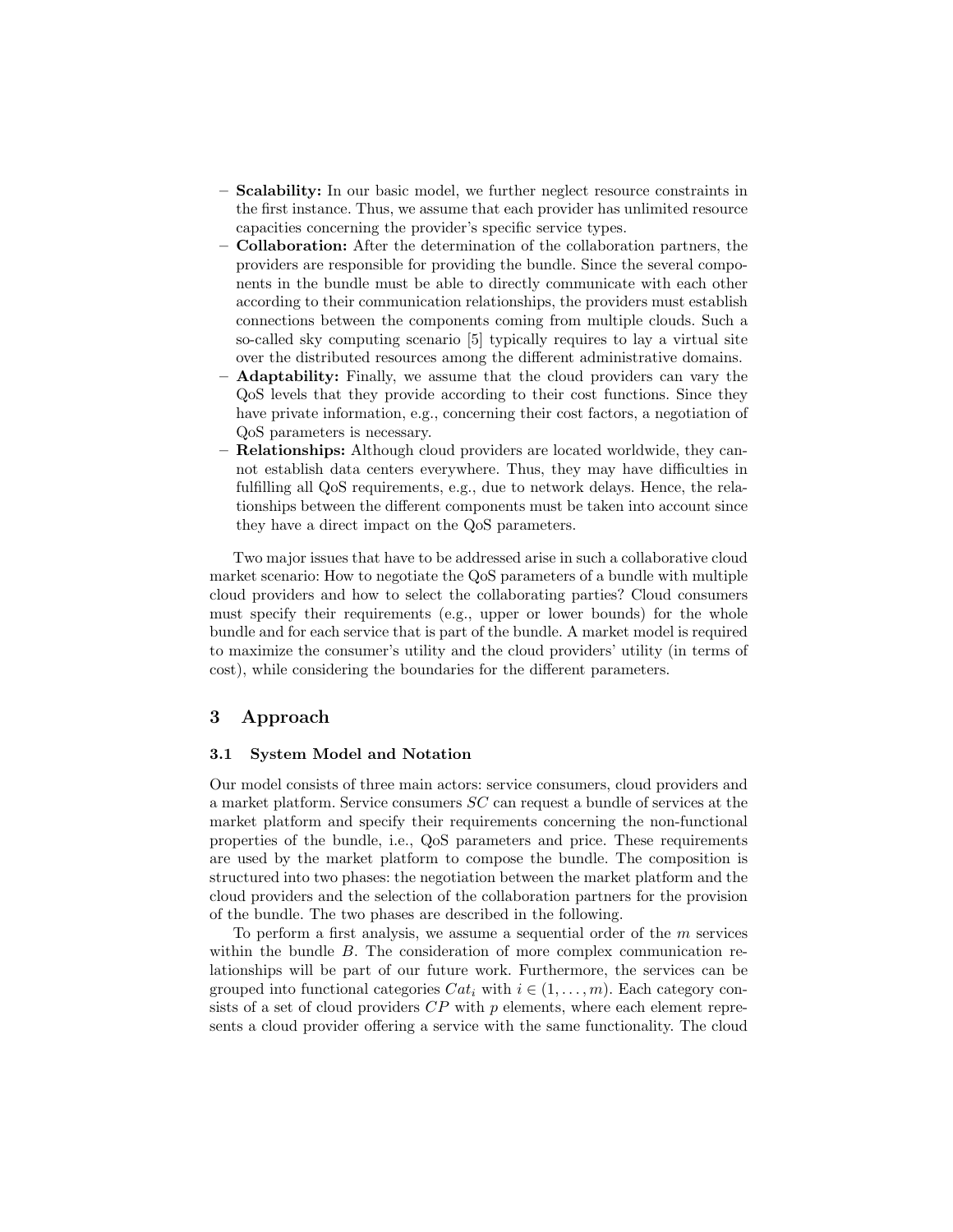

Fig. 1. Market system

providers are denoted with  $CP_{i,j}$  and the service a cloud provider  $CP_{i,j}$  delivers with  $S_{i,j}$ , where  $i \in (1, \ldots, m)$  and  $j \in (1, \ldots, p)$ . We assume that a service  $S_{i,j}$ is, besides its functionality, described with three properties: price  $Pr_{i,j}$  and two QoS parameters  $Q1_{i,j}$  and  $Q2_{i,j}$ , which are generic representations of possible QoS parameters (e.g., availability). From the service consumers' point of view, price is a negative attribute and QoS parameters are positive attributes. Service consumers specify their requirements with two elements: thresholds and utility functions. Both are provided for the functional category level as well as for the whole bundle. The thresholds on category level are  $ThCatPr_i$ ,  $ThCatQ2_i$  and  $ThCatQ2<sub>i</sub>$  for price and QoS parameters. In addition, the service consumer uses a utility function  $UCat_i(S_{i,j})$ , which shows the consumer's utility dependent on the non-functional properties of a service. The utility function is described in Section 3.2. During the negotiation, the goal of the market platform is to maximize the utility of the service consumer for each functional category while keeping the provided thresholds. Analogously, the cloud providers have a cost function, which specifies what effort is required to provide the QoS properties at a certain quality level for a given service. Therefore, each cloud provider  $CP_{i,j}$ has two cost factors  $CFQ1_{i,j}$  and  $CFQ2_{i,j}$  for the two QoS parameters. The cost function  $UCP_{i,j}(S_{i,j})$  reflecting the utility of a cloud provider is described further in Section 3.2. The overall model with its actors is shown in Figure 1.

It is not sufficient to specify only the requirements of single services of the bundle, but also the overall bundle must fulfill certain requirements. Therefore, the thresholds and an additional utility function for the service consumer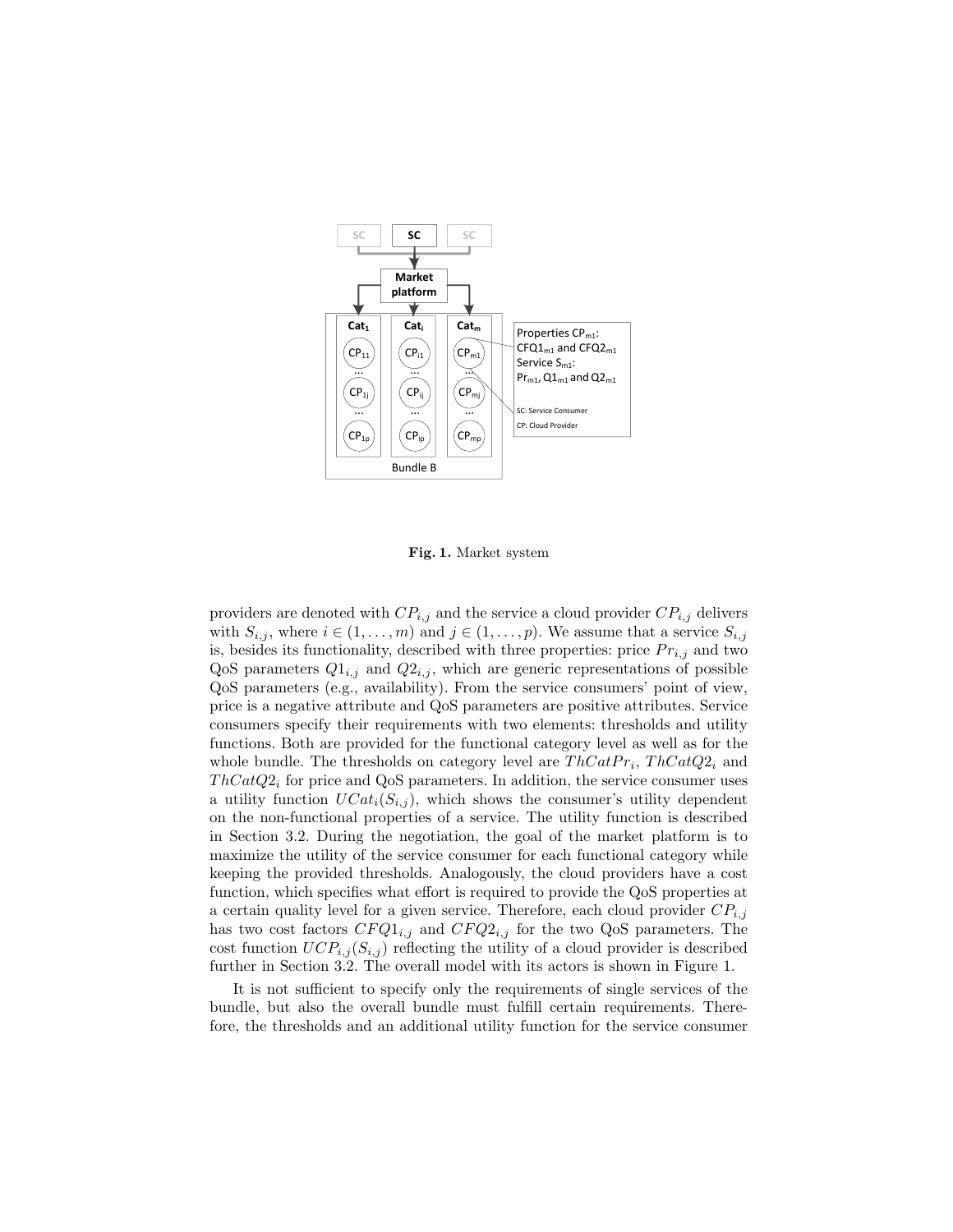are specified at bundle level. This information comprises the three thresholds  $ThBuPr$ ,  $ThBuQ1$  and  $ThBuQ2$  and the utility function of the service consumer for the bundle  $UBu(B)$ . The goal of the market platform for the composition of the overall bundle is to fulfill the thresholds and to maximize the consumer's utility for the bundle. This problem is based on the previous negotiations in the functional categories and deals with the optimal selection among the resulting offers of the negotiation process.

#### 3.2 Negotiation of Quality of Service

Negotiation takes place between the cloud providers and the market platform. The market platform uses the utility function of the service consumer and the provided thresholds for the negotiation. A service  $S_{i,j}$  fulfills all thresholds if:

$$
ThCatPr_i \geq Pr_{i,j} \text{ and } ThCatQ1_i \leq Q1_{i,j} \text{ and } ThCatQ2_i \leq Q2_{i,j} \qquad (1)
$$

The utility function is assumed to be additive and has a decreasing marginal utility (shown by the square roots) for both QoS parameters [2]. Each nonfunctional property of a service has an individual weight. The weight of the price is negative, whereas the weights of the QoS parameters are positive to express the utility for the service consumer. The weights are denoted with  $wCatPr_i$ ,  $wCatQ1_i$  and  $wCatQ2_i$ . The utility function of the service consumer is as follows:

$$
UCat_i(S_{i,j}) = wCatPr_i * Pr_{i,j} + wCatQ1_i * \sqrt{Q1_{i,j}} + wCatQ2_i * \sqrt{Q2_{i,j}} \tag{2}
$$

As already stated, each cloud provider has a cost function. In this function, every provider makes use of other cost factors to enforce certain QoS parameters, which are both negative, since the cloud providers have higher costs for providing better (higher) QoS values. Hence, the cost function represents the utility of the cloud providers. The utility function for the cloud provider  $CP_{i,j}$  is as follows:

$$
UCP_{i,j}(S_{i,j}) = Pr_{i,j} + CFQ1_{i,j} * Q1_{i,j} + CFQ2_{i,j} * Q2_{i,j}
$$
 (3)

The two parties fulfill the requirements for a negotiation, since they have different preferences for the given properties and want to maximize their utility. For the negotiation, a mechanism is required that specifies the protocol and the strategy of the parties on both sides. The given scenario with the market platform on the one side and  $p$  cloud providers in a functional category on the other side and three negotiation domains (price and QoS parameters) requires support for one-to-many negotiations and multiple attributes.

After an analysis of different negotiation protocols based on [12], which can be used in automated negotiations, we decided to use the contract net protocol [15] and the English auction [2] for an initial evaluation of the negotiation in the model. The contract net protocol is a simple protocol originally used for distributing tasks in computer systems. The tasks are specified by a central manager and sent to providers. The providers return an offer for the specification with the smallest price they can provide. After one round, the central manager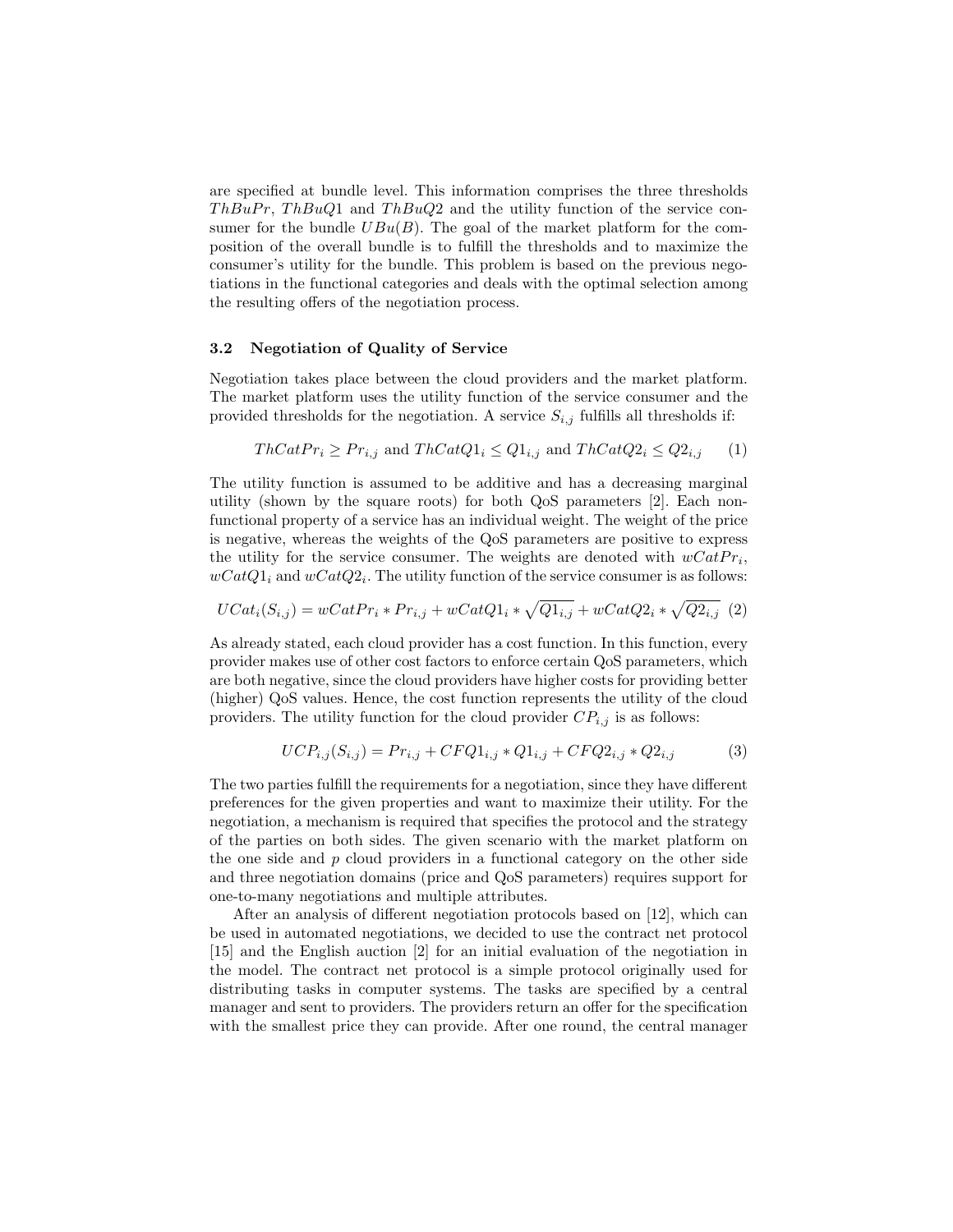assigns a task to the provider with the best offer. Using the contract net protocol, the price of the offer is calculated as follows:

$$
Pr_{i,j}^{CNP} = -CFQ1_{i,j} * ThCatQ1_i - CFQ2_{i,j} * ThCatQ2_i
$$
\n
$$
(4)
$$

The cloud providers make a bid, if the QoS parameters they can provide meet the desired thresholds, i.e., an offer is valid, if  $Pr_{i,j}^{CNP} \leq ThCatPr_i$ . Since the utility function of the service consumer is private, the cloud providers only optimize the price of their offers according to the given thresholds. The assumption is that they are willing to make a bid until they gain no utility from the offer anymore. Hence, the value of the utility function is minimized in order to maximize the probability for a bid to get accepted.

In the English auction, bidders may bid for a particular good during several rounds, until no bids can be made anymore. A bid is valid, if it exceeds the currently highest ranked bid. Finally, the highest bid wins the auction. We use the English auction as a reversed auction (i.e., the cloud providers making offers which can be accepted by the marketplace) with a multi-attribute extension that enables the consideration of all requirements. In the original version of the English auction, cloud providers can be outbid during a single round. In our scenario, the market platform chooses the best offer after each single round and sets it as lowest bid for the next round. The dominant strategy for the cloud providers is to increase their offers in each round by a minimal difference  $DiffOff$  between two offers. The increase does not refer to the price, but to the utility of the service consumer. This enables to consider not only the price, but all non-functional attributes for the auction. The calculation of the values for the increase and the prices is adapted from [2]. The QoS parameters are calculated as follows:

$$
Q1_{i,j}^{EA} = \left(\frac{\frac{wCatQ1_i}{wCatPr_i}}{2*CFQ1_{i,j}}\right)^2 \quad \text{and} \quad Q2_{i,j}^{EA} = \left(\frac{\frac{wCatQ2_i}{wCatPr_i}}{2*CFQ2_{i,j}}\right)^2 \tag{5}
$$

Based on these values and the utility of the current best offer  $S_i^{BestOffer}$ , the price is calculated as follows:

$$
Pr_{i,j}^{EA} = \frac{\frac{w^{CatQ1_i^2}}{[w^{CatPr_i}]} + \frac{w^{CatQ2_i^2}}{2*[CFQ1_i]} - UCat_i(S_i^{BestOffer}) - DiffOff}{-wCatPr_i} \tag{6}
$$

However, there is a major difference between a standard English auction and the scenario in this work: the thresholds for the non-functional properties. These thresholds limit the properties and can lead to invalid solutions. Therefore, the approach used in this work adjusts the QoS parameters, if the calculated values are below the thresholds, and uses the new values for the calculation of the price.

Both negotiation protocols lead to a number of offers in each functional category. These offers must be composed to a bundle in the next step, which is described in the next section.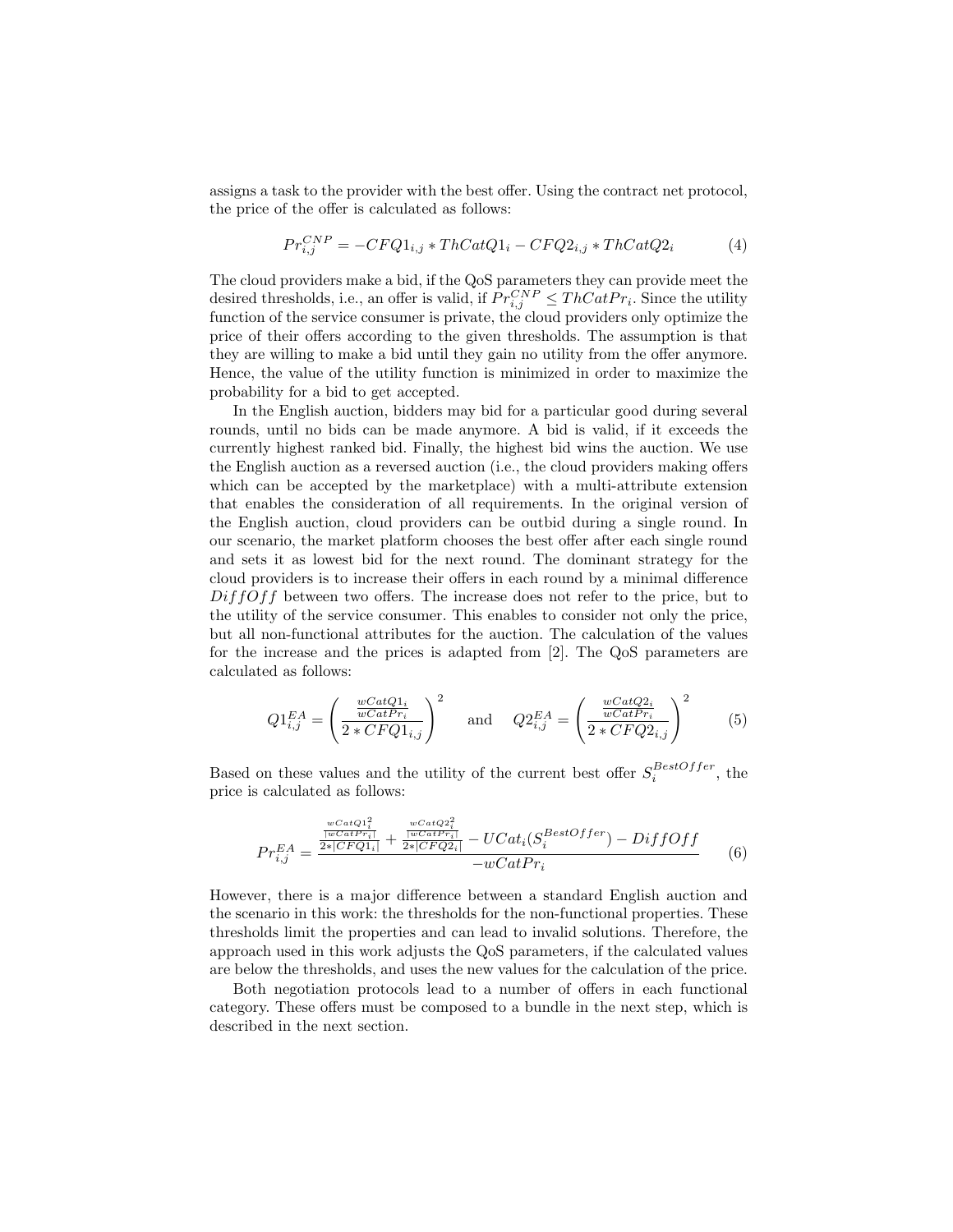#### 3.3 Partner Selection for Collaboration

The second part of the collaboration process is the selection of collaboration partners from the set of valid offers  $S_i^{Val}$  for each  $Cat_i$  after the negotiation. The size of  $S_i^{Val}$  is less or equal p, because not every cloud provider must make an offer. The selection of the collaboration partners is designed as optimization problem, which selects one service from each functional category. Each valid service  $S_{i,j}$  has a binary decision variable  $x_{i,j}$ , which is 1 if the service is part of the optimal solution and 0 if not. The selection is based on the properties of the services as well as the connections between the services. Connections between services only exist if the services are neighbors in the sequential order of the bundle. A connection between services  $S_{i,j}$  and  $S_{i+1,k}$  is denoted with  $Con_{i,j,i+1,k}$ and has the non-functional properties  $CPr_{i,j,i+1,k}$ ,  $CQ1_{i,j,i+1,k}$  and  $CQ2_{i,j,i+1,k}$ . The connections have an additional decision variable  $y_{i,j,i+1,k}$ , which is 1 if each variable  $x_{i,j}$  and  $x_{i+1,k}$  is 1. The aggregation operators of the non-functional properties are assumed to be summations. The second QoS parameter uses two additive functions to separate between services and connections. Other aggregation operators like multiplication or min-operators are also possible and can be considered in future research. The utility function of the service consumer for the bundle is as well additive and uses different weights to increase the flexibility just as the utility function of the service consumer for the functional categories. The weights  $wBuPr(\leq 0)$ ,  $wBuQ1(\geq 0)$  and  $wBuQ2(\geq 0)$  are used for both, services and connections. The weighted utility and objective function and constraints are defined in Model 1, which is a linear optimization problem that can be solved optimally with a branch-and-bound approach [4].

## 4 Experimental Results

For the evaluation, the previously described model has been implemented. The implementation is agent-based and describes the behavior of the market platform and the cloud providers during the negotiation and solution of the optimization problem. The evaluation is a proof-of-concept for the developed model and, at the same time, analyzes the influence of the amount of cloud providers on the negotiation. The tests have been performed on a laptop with a 64bit dual core 2.53 GHz processor with 4 GB RAM and Windows 7 as operating system. For the simulation of the agents, Repast  $Simplifyon y^2$  has been used and the optimization problem has been modeled and solved with LPSolve<sup>3</sup>. The number of cloud providers within a category is varied between 2, 4, 6, 8, and 10 cloud providers. For each variation, 20 test cases have been generated. The scenario has been tested exemplary for 5 functional categories. The values for the parameters of the following evaluation are shown in Table 1. The table shows the ranges of the random numbers or if no range is given the fixed values of the parameters. Besides these parameters, the English auction uses a minimal difference between offers of 0.5 utility units.

 $^{\rm 2}$  http://repast.sourceforge.net/

 $^3$  http://lpsolve.sourceforge.net/5.5/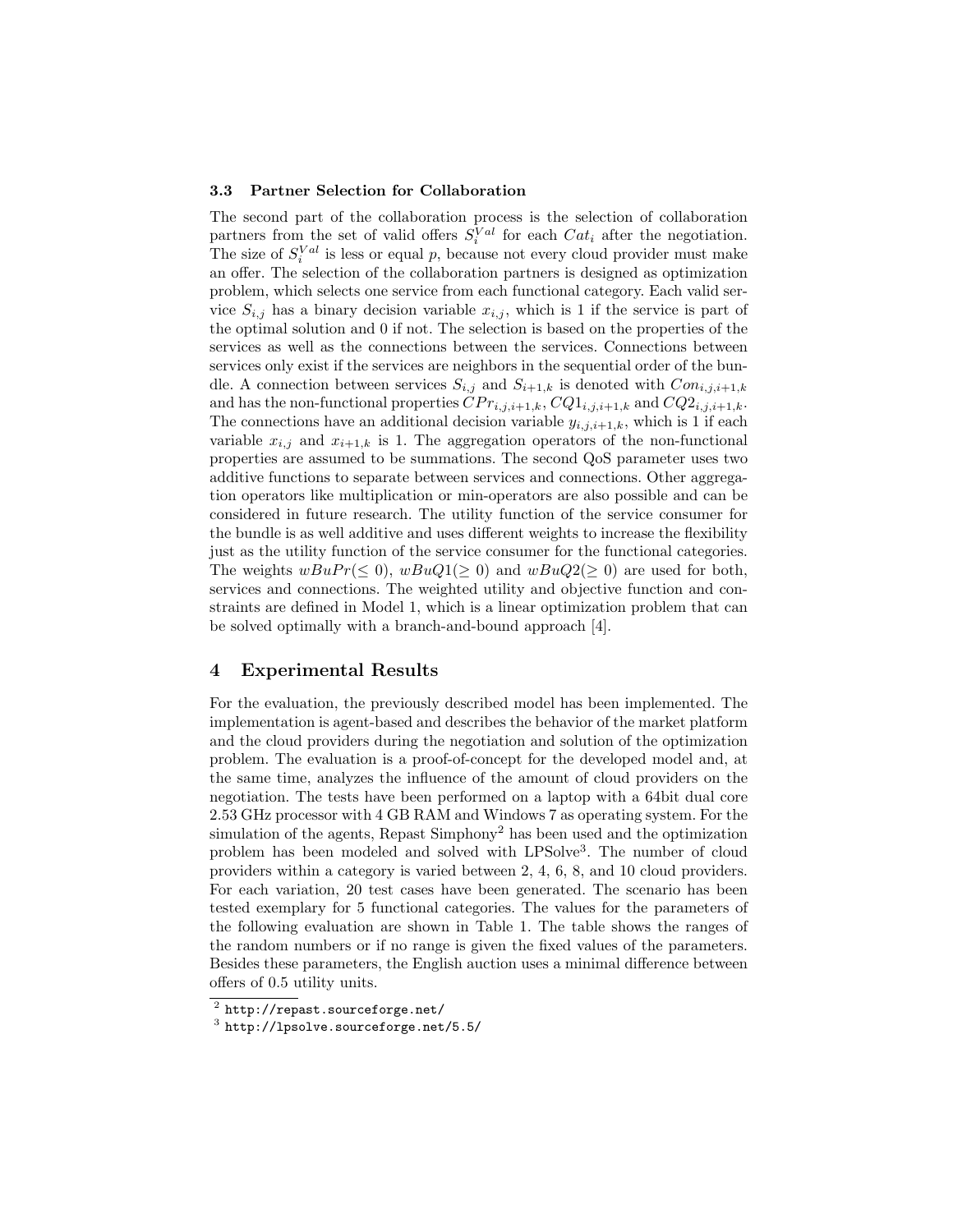Objective Function (Maximize):

$$
\sum_{i=1}^{m}\sum_{j \in S^{Val}_{i}} x_{i,j}(wBuPr*Pr_{i,j}+wBuQ1*Q1_{i,j}+wBuQ2*Q2_{i,j}) + \sum_{i=1}^{m-1}\sum_{j \in S^{Val}_{i}}\sum_{k \in S^{Val}_{i+1}}
$$

 $y_{i,j,i+1,k}(wBuPr * CPr_{i,j,i+1,k} + wBuQ1 * CQ1_{i,j,i+1,k} + wBuQ2 * CQ2_{i,j,i+1,k})$  (7)

Constraints:

$$
ThBuPr \ge \sum_{i=1}^{m} \sum_{j \in S_i^{Val}} x_{i,j} * Pr_{i,j} + \sum_{i=1}^{m-1} \sum_{j \in S_i^{Val}} \sum_{k \in S_{i+1}^{Val}} y_{i,j,i+1,k} * CPr_{i,j,i+1,k} \tag{8}
$$

$$
ThBuQ1 \leq \sum_{i=1}^{m} \sum_{j \in S_i^{Val}} x_{i,j} * Q1_{i,j} + \sum_{i=1}^{m-1} \sum_{j \in S_i^{Val}} \sum_{k \in S_{i+1}^{Val}} y_{i,j,i+1,k} * CQ1_{i,j,i+1,k} \tag{9}
$$

$$
ThBuQ2 \le \sum_{i=1}^{m} \sum_{j \in S_i^{Val}} x_{i,j} * Q2_{i,j}
$$
 (10)

$$
ThBuQ2 \leq \sum_{i=1}^{m-1} \sum_{j \in S_i^{Val}} \sum_{k \in S_{i+1}^{Val}} y_{i,j,i+1,k} * CQ2_{i,j,i+1,k}
$$
(11)

$$
\sum_{j \in S_i^{Val}} x_{i,j} = 1 \forall i \in (1, \dots, m)
$$
\n(12)

$$
\sum_{j \in S_i^{Val}} \sum_{k \in S_{i+1}^{Val}} y_{i,j,i+1,k} = 1 \forall i \in (1, ..., m-1)
$$
\n(13)

$$
x_{i,j} + x_{i+1,k} - y_{i,j,i+1,k} \le 1 \forall i \in (1, ..., m-1) \land \forall j \in S_i^{Val} \land \forall k \in S_{i+1}^{Val} \tag{14}
$$

The median run times of the two negotiation protocols are shown in Figure 2. They are distributed from 1.9 to 13.6 ms. For both protocols, the run time increases with a growing number of cloud providers. The contract net protocol shows slightly higher run times than the English auction. The reason for this is that the contract net protocol produces a larger set of valid services than the English auction, which increases the time to solve the optimization problem.

The service consumer's utility considered in the problem is measured on two levels: for each category and for the overall bundle. For the former, the absolute and the relative utility of the consumer is measured and for the latter, we only measure the absolute utility, since the relative utility is 100% for all the offers. The relative utility is calculated by using the Lagrange method [4] to evaluate the maximal possible utility a cloud provider can provide without given boundaries and without achieving an own utility. The result is set as maximum and the achieved utility is set in relation to it. The results for the relative utility are shown in Figure 3(a). They show that the contract net protocol reaches a relative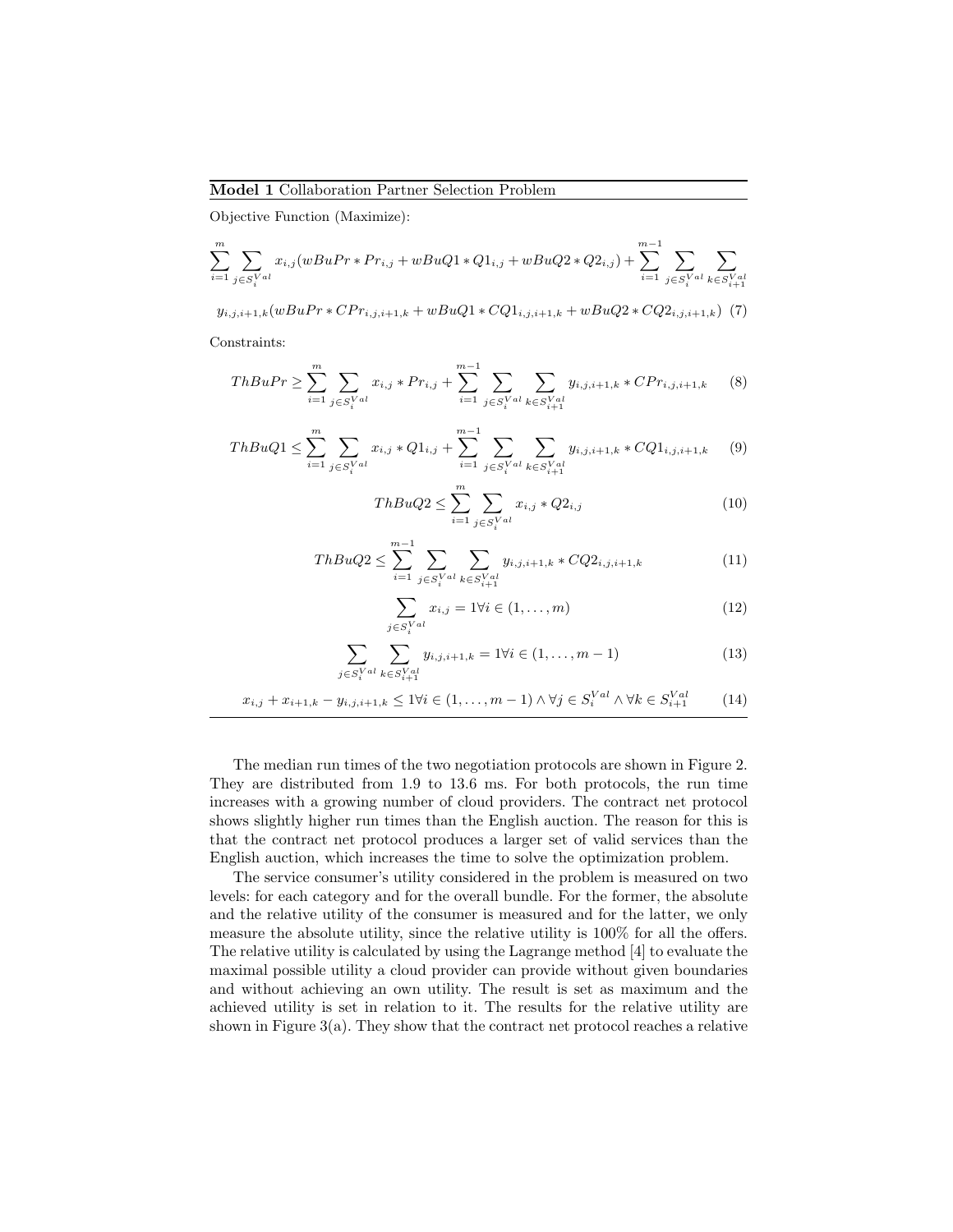

Fig. 2. Run time of negotiation protocols

utility of 60% and remains on the same level for all scenarios. The English auction achieves a similar level, but the relative utility decreases for a higher number of cloud providers within the categories. The reason for this decrease is that more providers lead to a higher probability that one provider cannot reach the optimal values for the non-functional properties. Thus, this provider increases the utility faster, which leads to earlier discards of other providers and lowers the value. Another result, the best absolute utility within a category, is shown in Figure 3(b). Concerning the utility, the contract net protocol does not depend on the number of cloud providers and remains on the same level. In contrast, the English auction shows a positive correlation between the number of cloud providers and the best achieved utility. The reason for this is, that more providers lead to a higher competition and, therefore, a higher utility value. The probability that the two best providers have similar cost factors and increase their offers to the maximum is higher in scenarios with many providers.

The evaluation of the service consumer's utility for the bundle is shown in figure 4. The median utility achieved with the English auction is much higher for the chosen weights than the utility achieved with the contract net protocol. This can be explained with the low values for the two QoS parameters resulting from the contract net protocol in contrast to the high values resulting from the English auction. Low values lead to a low utility, since the achieved price cannot compensate them.

| Category                      |          | <b>Bundle</b>       |                |
|-------------------------------|----------|---------------------|----------------|
| Parameter                     | Values   | Parameter           | Values         |
| $CFQ1_{i,j}$ and $CFQ2_{i,j}$ | [0;1]    |                     |                |
| $wCatPr_i$                    | $-1$     | wBuPr               | $-1$           |
| $wCatQ1_i$ and $wCatQ2_i$     | 2        | $wBuQ1$ and $wBuQ2$ | 0.5            |
| $ThCatPr_i$                   | [15; 20] | ThBuPr              | $[15; 20] * m$ |
| $ThCatQ1_i$                   | [0; 5]   | ThBuQ1              | $[0;3]*m$      |
| $ThCatQ2_i$                   | [0; 5]   | ThBuQ2              | [0;1]          |

Table 1. Values of the parameters for the evaluation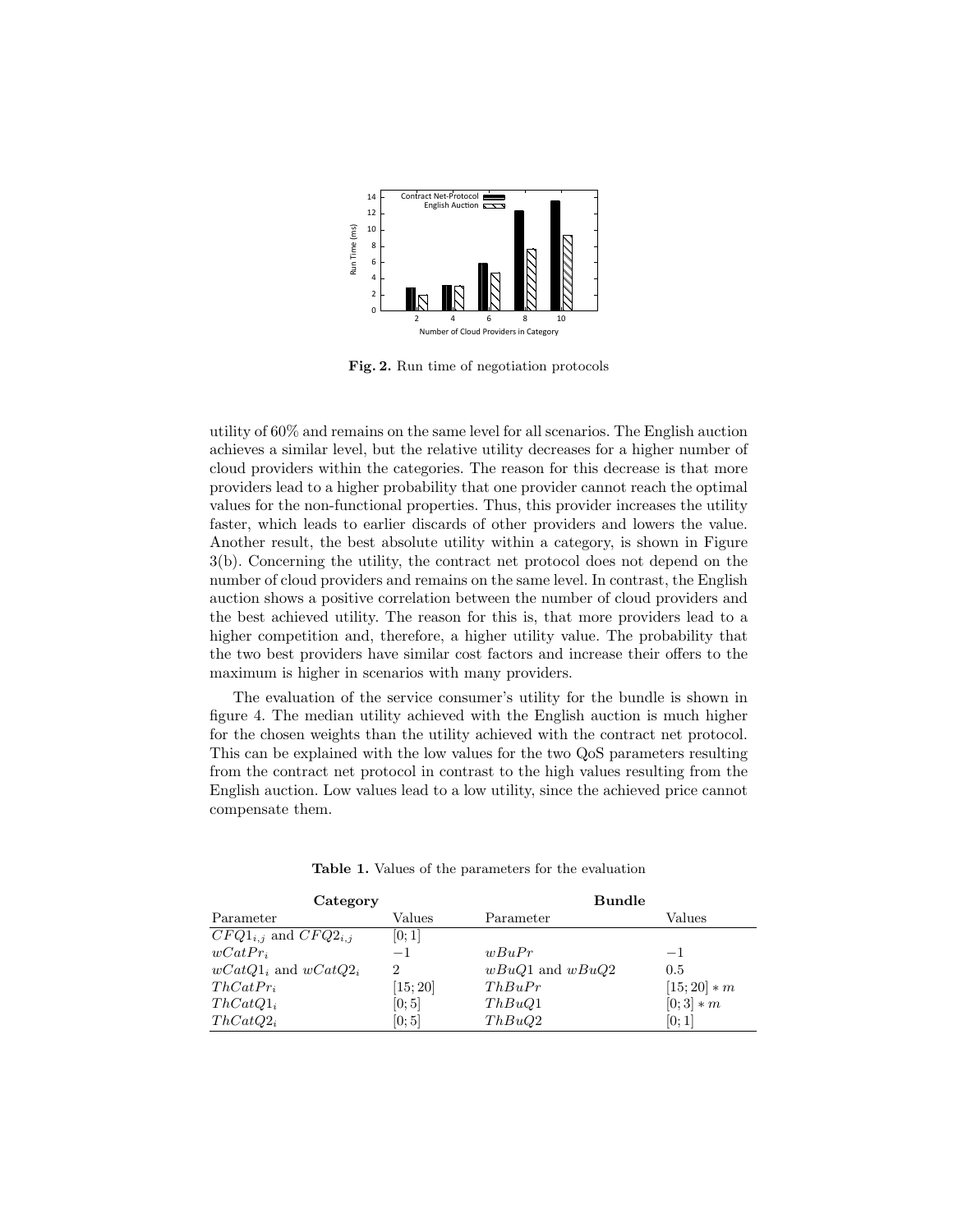

Fig. 3. Service consumer median utility of negotiation protocols for categories



Fig. 4. Service consumer median utility of negotiation protocols for bundle

It can be observed from the evaluation that both negotiation protocols show small median run times and thus, are applicable in a dynamic collaborative environment. Concerning the utility of the bundle, the English auction achieves higher median utility values than the contract net protocol. However, the English auction depends on the amount of the providers. In summary, the contract net protocol is preferable in scenarios, where the services must only satisfy minimal requirements and the price is considered as the most important criteria. In contrast, the English auction should be applied in case of a large number of providers in order to achieve a high utility. Nevertheless, no negotiation mechanism outperforms the other in all settings.

## 5 Related Work

A lot of research has been done in cloud computing. Yet, only a few approaches focus on market-based scenarios. To the best of our knowledge, this is the first work that combines the negotiation of individual consumer-driven QoS guarantees and the selection of collaboration partners from sets of competing cloud providers in a market-based cloud computing scenario. In contrast, Buyya et al. [1] present a vision of a cloud market for trading resources in order to establish a balance between supply and demand. The authors also consider the negotiation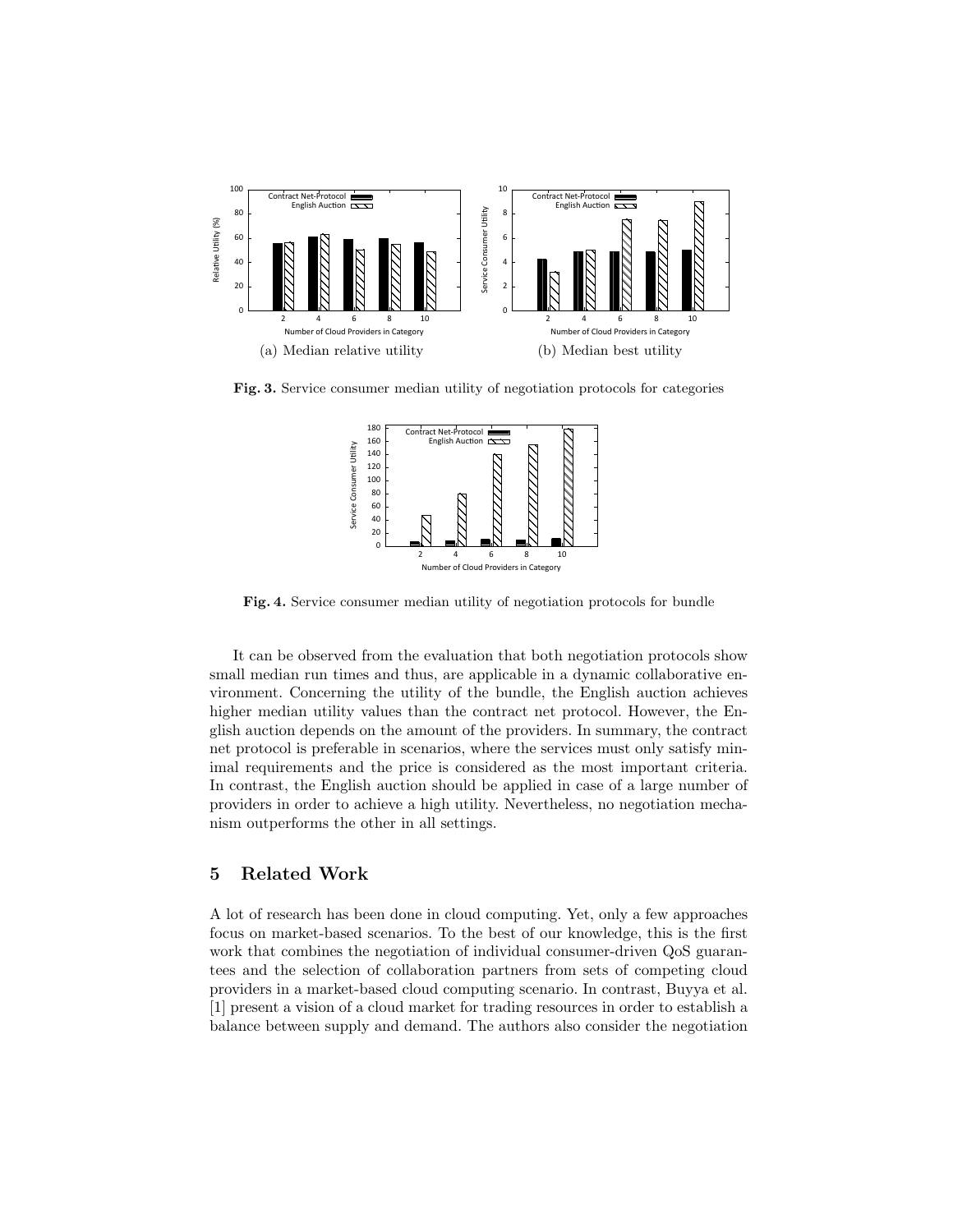of QoS parameters between a consumer and a provider. However, collaborations are not considered in their work. Based on the market model of Buyya et al., Sim [14] focuses on QoS negotiations to allow for flexible pricing. He divides his scenario into two disjunct markets for cloud services and cloud infrastructure resources interconnected via brokers. Again, collaborations are not part of his work. Concerning the selection of collaboration partners, Hassan et al. [3] propose a multi-objective optimization model with multiple target functions that depend on each other. The authors' goal is to minimize the price and to maximize the service quality and the performance of collaborative past relationships. The collaborations are initiated by primary cloud providers, who identify a specific business opportunity and search for appropriate partners. In the second step, the resulting groups of collaborating cloud providers use the market to offer a set of services to consumers, who can bid a price for the set of services. Negotiating individual consumer-driven QoS guarantees is not considered in their approach. In their work in [6], Briscoe and Marinos describe a community cloud market model, where community members provide and manage the resources. The authors also discuss the enforcement of certain QoS levels with the help of a community currency serving as a means for admission control. However, collaborative resource provisioning is in the focus of their work, disregarding the negotiation of individual QoS guarantees.

## 6 Conclusion

In this paper, we have presented an approach for collaborative complex service provisioning in cloud computing and introduced a corresponding market model. The model provides a good solution for market-based collaborations in cloud computing and considers individual consumer-driven QoS guarantees. Furthermore, the model can be adapted to different negotiation mechanisms and consumer and/or provider requirements. Hence, it serves as a foundation for future investigations concerning collaborative cloud markets. In addition, we have explored the applicability of different QoS negotiation mechanisms in the designed market model. The results revealed that both investigated negotiation mechanisms are applicable in a dynamic collaborative setting. Although each strategy offers advantages in some situations, no single negotiation mechanism outperforms the other in all settings. Thus, further negotiation mechanisms (e.g., Vickrey auction<sup>4</sup>) will be explored in future work. Also, smaller cloud providers will not be able to offer an unlimited amount of resources. Hence, a small amount of resources could also be considered as an incentive for collaborations. Therefore, further directions for future work are the consideration of restricted resource capacities of the providers as well as time constraints, which evolve through parallel consumer requests for the same resources and the temporary allocation of the resources.

<sup>4</sup> The Vickrey auction is a sealed-price sealed-bid auction, where the best strategy is to bid the best estimate value of a good [10].